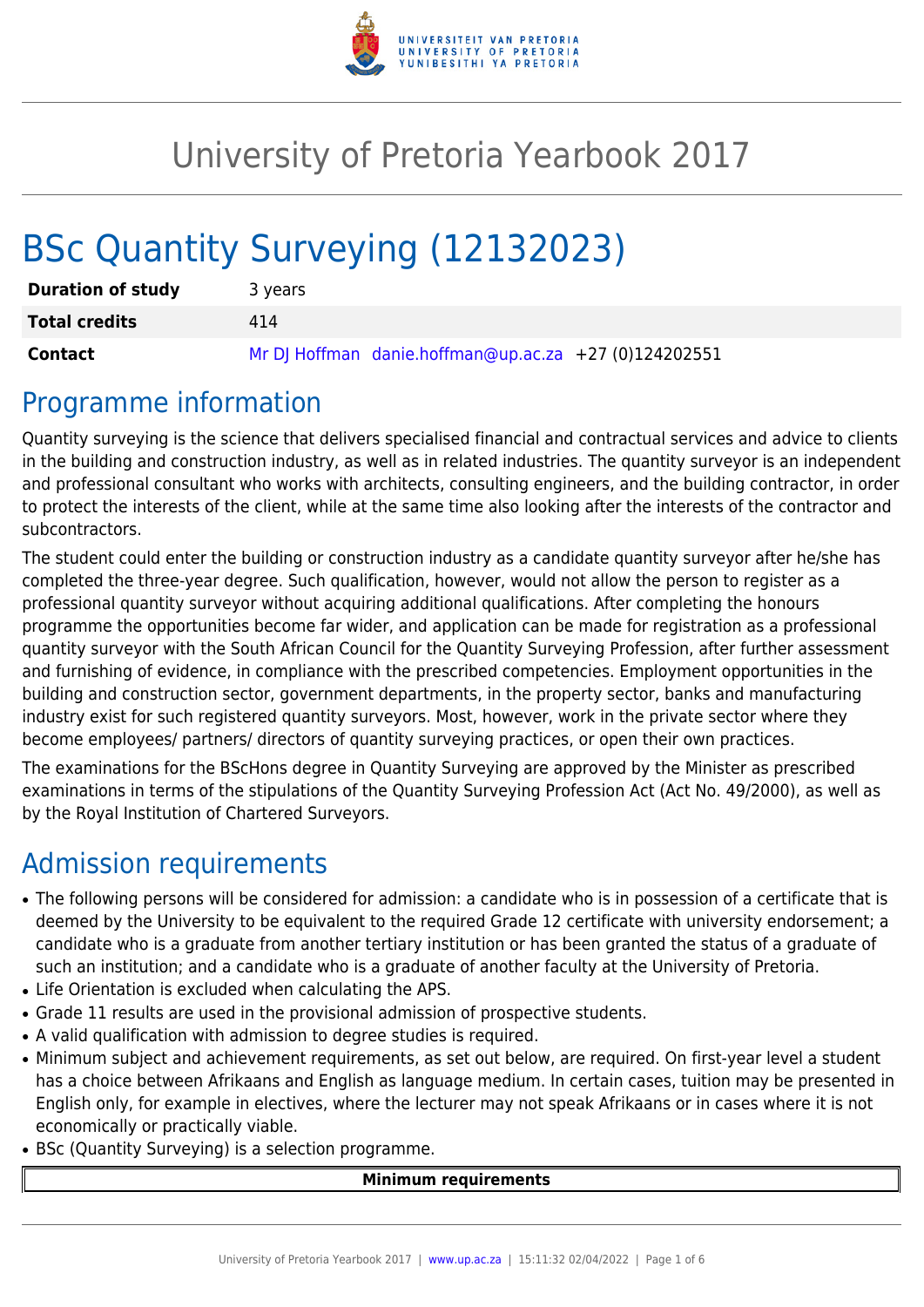

|                             | <b>Achievement level</b> |  |  |                    |  |                                                                        |                         |         |               |                                                     |            |  |  |
|-----------------------------|--------------------------|--|--|--------------------|--|------------------------------------------------------------------------|-------------------------|---------|---------------|-----------------------------------------------------|------------|--|--|
| <b>Afrikaans or English</b> |                          |  |  | <b>Mathematics</b> |  |                                                                        | <b>Physical Science</b> |         |               |                                                     | <b>APS</b> |  |  |
|                             |                          |  |  |                    |  | NSC/IEB  HIGCSE  AS-Level  A-Level  NSC/IEB  HIGCSE  AS-Level  A-Level |                         | NSC/IEB | <b>HIGCSE</b> | AS-Level                                            | A-Level    |  |  |
|                             |                          |  |  |                    |  |                                                                        |                         |         |               | Accounting  Accounting  Accounting  Accounting   30 |            |  |  |

### Other programme-specific information

**Please Note:** Students with Maths 4, should take STK 113 and STK 123 (instead of STK 110) during their first year of study and STK 120 during their second year of study.

The degree is awarded if all the prescribed modules have been passed.

### Promotion to next study year

#### i. **Promotion to the second semester of the first year and to the second year of study**

- a. A newly registered first-year student who failed all the prescribed modules for the programme at the end of the first semester shall not be readmitted to the School for the Built Environment in the second semester.
- b. A student who complies with all the requirements of the first year of study, or has at least obtained 110 credits, is promoted to the second year of study.
- c. A student who has not obtained at least 70% of the credits of the first year of study after the November examinations must reapply for admission should he/she intend to continue with his/her studies. Written application must be submitted to the student administration of the School for the Built Environment no later than 12 January. Late applications will be accepted only in exceptional circumstances after approval by the Dean and conditions of readmission as determined by the admissions committee shall apply should first-year students be readmitted.
- d. Students who have not passed all the prescribed modules of the first year of study, as well as students who are readmitted in terms of (c) must register for the outstanding modules of the first year.
- e. A student who is repeating his/her first year, may, on recommendation of the relevant head of department and with the approval of the Dean, be permitted to enrol for modules of the second year of study in addition to the first-year modules which he or she failed, providing that he or she complies with the prerequisites for the second-year modules and that no timetable clashes occur. The number of credits per semester for which a student registers may not exceed the prescribed number of credits per semester by more than 16 credits.

#### ii. **Promotion to the third year of study**

- a. A student who complies with all the requirements of the second year of study, or has at least obtained 230 credits, is promoted to the third year of study.
- b. The Dean may, on the recommendation of the Head of Department, allow a student, who qualifies for promotion to a subsequent year of study, but who has not passed all the modules of that year, to carry over those modules to the next or a later year.
- c. The number of credits per semester for which a student registers may not exceed the prescribed number of credits per semester by more than 16 credits.
- d. A student who complies with all the requirements for the degree with the exception of one year module or two semester modules, in which a final mark of at least 40% has been obtained, may be admitted to a special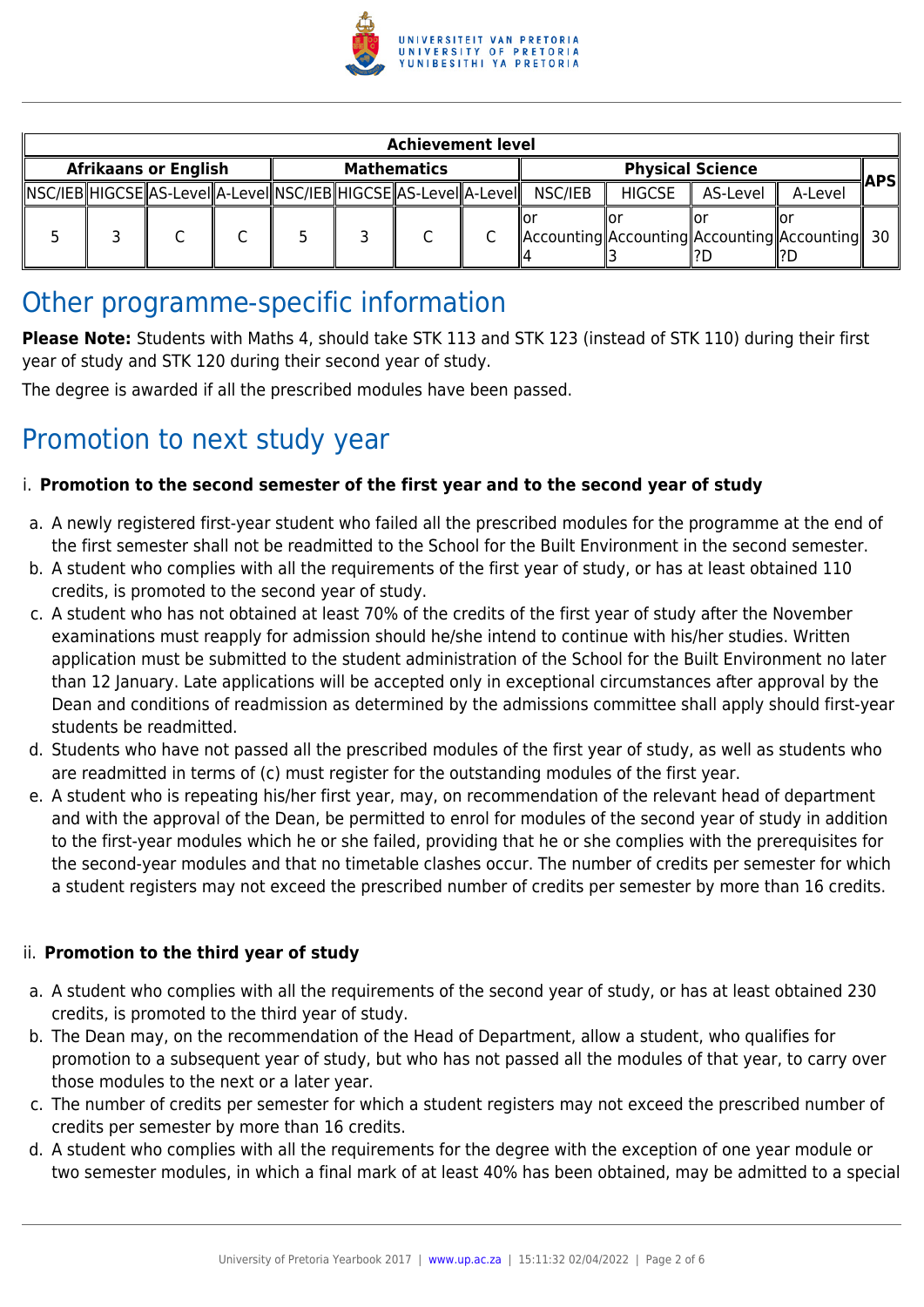

examination in the module(s) concerned, at the start of the ensuing semester.

e. (e) On the recommendation of the Head of Department, the Dean may in exceptional circumstances deviate from the abovementioned stipulations, provided that no timetable clashes occur.

### Pass with distinction

The degree is conferred with distinction on a student:

- i. if no module of the second and third study year was repeated and a weighted average of at least 75% was obtained in one year in all the modules (excluding JCP 201), of the final study year;
- ii. the degree programme was completed within the prescribed three study years, and the final study year modules were passed on first registration without any supplementary or special examinations.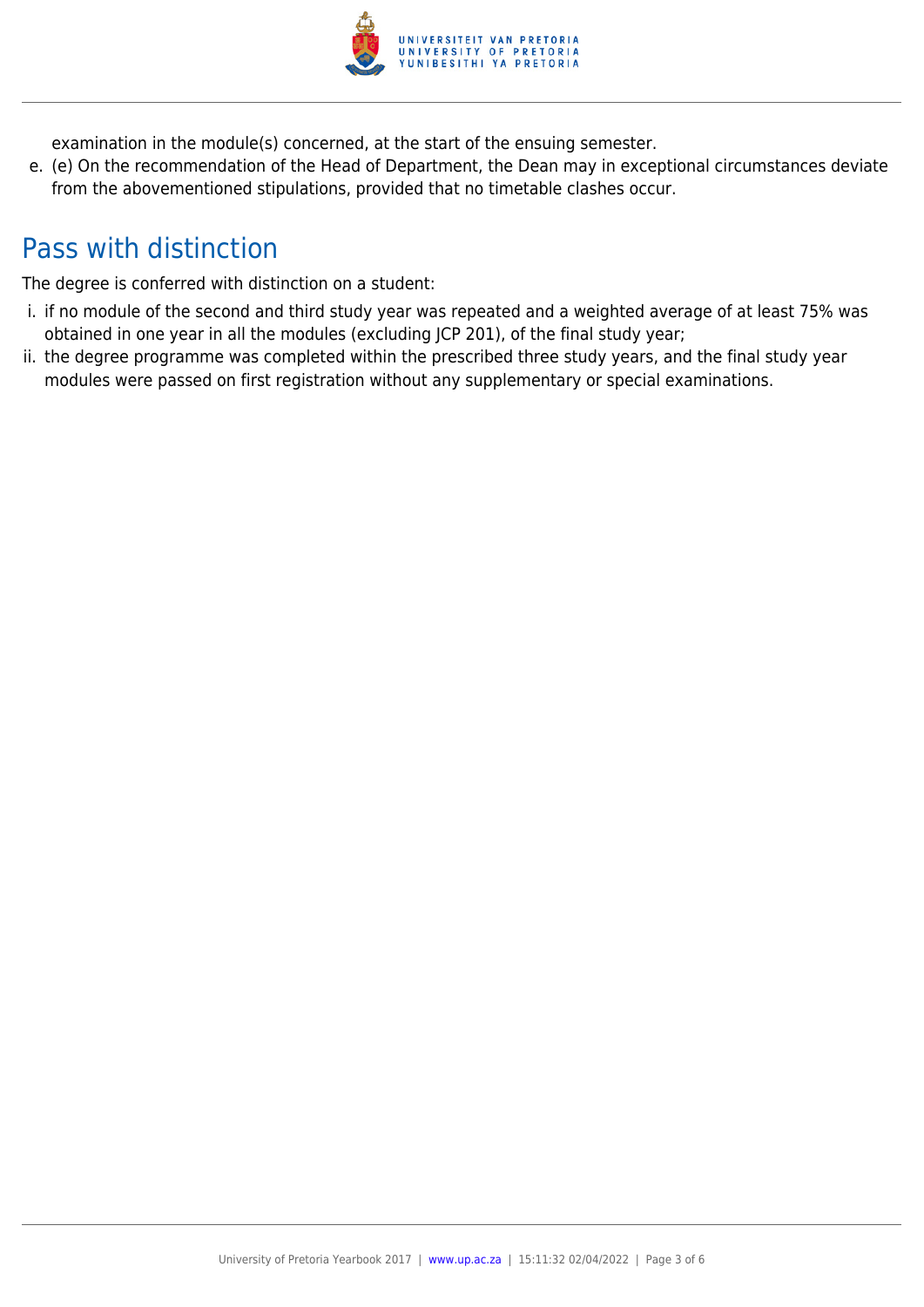

### Curriculum: Year 1

#### **Minimum credits: 141**

### **Fundamental modules**

[Academic information management 101](https://www.up.ac.za/parents/yearbooks/2017/modules/view/AIM 101) (AIM 101) - Credits: 6.00 [Academic literacy for Construction Economics 122](https://www.up.ac.za/parents/yearbooks/2017/modules/view/ALL 122) (ALL 122) - Credits: 6.00 [Academic orientation 112](https://www.up.ac.za/parents/yearbooks/2017/modules/view/UPO 112) (UPO 112) - Credits: 0.00

### **Core modules**

[Building organisation 121](https://www.up.ac.za/parents/yearbooks/2017/modules/view/BGG 121) (BGG 121) - Credits: 3.00 [Building drawings 111](https://www.up.ac.za/parents/yearbooks/2017/modules/view/BOU 111) (BOU 111) - Credits: 6.00 [Building drawings 121](https://www.up.ac.za/parents/yearbooks/2017/modules/view/BOU 121) (BOU 121) - Credits: 6.00 [Building science 110](https://www.up.ac.za/parents/yearbooks/2017/modules/view/BWT 110) (BWT 110) - Credits: 9.00 [Building science 120](https://www.up.ac.za/parents/yearbooks/2017/modules/view/BWT 120) (BWT 120) - Credits: 9.00 [Economics 110](https://www.up.ac.za/parents/yearbooks/2017/modules/view/EKN 110) (EKN 110) - Credits: 10.00 [Economics 120](https://www.up.ac.za/parents/yearbooks/2017/modules/view/EKN 120) (EKN 120) - Credits: 10.00 [Building services 112](https://www.up.ac.za/parents/yearbooks/2017/modules/view/GBD 112) (GBD 112) - Credits: 6.00 [Building services 122](https://www.up.ac.za/parents/yearbooks/2017/modules/view/GBD 122) (GBD 122) - Credits: 6.00 [Quantities 101](https://www.up.ac.za/parents/yearbooks/2017/modules/view/HVH 101) (HVH 101) - Credits: 24.00 [History of the environment 122](https://www.up.ac.za/parents/yearbooks/2017/modules/view/OMG 122) (OMG 122) - Credits: 6.00 [Introduction to structures 110](https://www.up.ac.za/parents/yearbooks/2017/modules/view/SKE 110) (SKE 110) - Credits: 9.00 [Structures 120](https://www.up.ac.za/parents/yearbooks/2017/modules/view/SKE 120) (SKE 120) - Credits: 9.00 [Mathematics 134](https://www.up.ac.za/parents/yearbooks/2017/modules/view/WTW 134) (WTW 134) - Credits: 16.00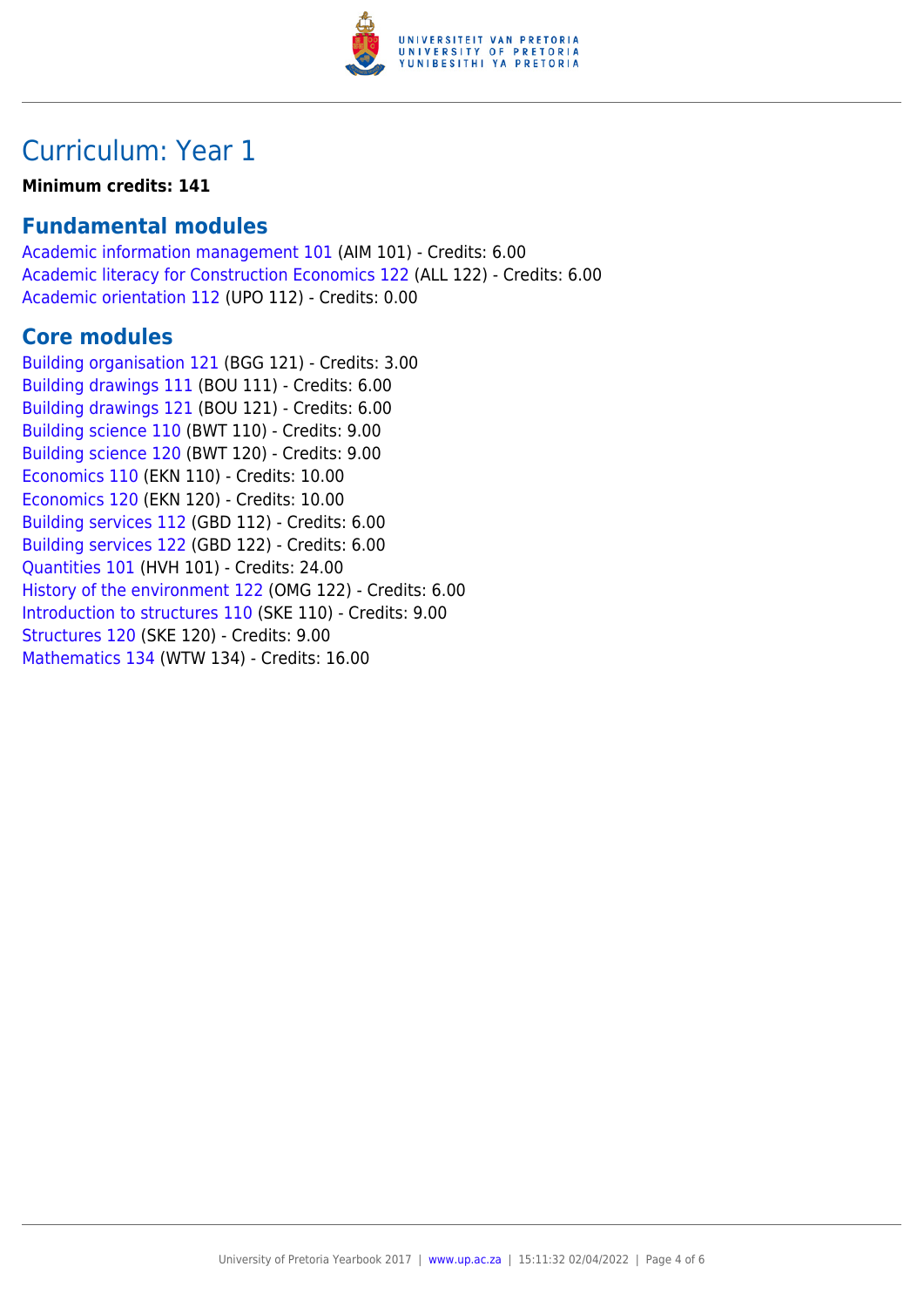

### Curriculum: Year 2

#### **Minimum credits: 123**

### **Core modules**

[Building science 210](https://www.up.ac.za/parents/yearbooks/2017/modules/view/BWT 210) (BWT 210) - Credits: 9.00 [Building science 220](https://www.up.ac.za/parents/yearbooks/2017/modules/view/BWT 220) (BWT 220) - Credits: 9.00 [Financial management 110](https://www.up.ac.za/parents/yearbooks/2017/modules/view/FBS 110) (FBS 110) - Credits: 10.00 [Financial management 120](https://www.up.ac.za/parents/yearbooks/2017/modules/view/FBS 120) (FBS 120) - Credits: 10.00 [Building services 211](https://www.up.ac.za/parents/yearbooks/2017/modules/view/GBD 211) (GBD 211) - Credits: 6.00 [Quantities 200](https://www.up.ac.za/parents/yearbooks/2017/modules/view/HVH 200) (HVH 200) - Credits: 24.00 [Reinforced concrete structures 210](https://www.up.ac.za/parents/yearbooks/2017/modules/view/SKE 210) (SKE 210) - Credits: 9.00 [Civil engineering services 220](https://www.up.ac.za/parents/yearbooks/2017/modules/view/SKE 220) (SKE 220) - Credits: 9.00 [Statistics 110](https://www.up.ac.za/parents/yearbooks/2017/modules/view/STK 110) (STK 110) - Credits: 13.00 [Statistics 161](https://www.up.ac.za/parents/yearbooks/2017/modules/view/STK 161) (STK 161) - Credits: 6.00 [Site surveying 213](https://www.up.ac.za/parents/yearbooks/2017/modules/view/TRN 213) (TRN 213) - Credits: 12.00 [Building services 221](https://www.up.ac.za/parents/yearbooks/2017/modules/view/GBD 221) (GBD 221) - Credits: 6.00